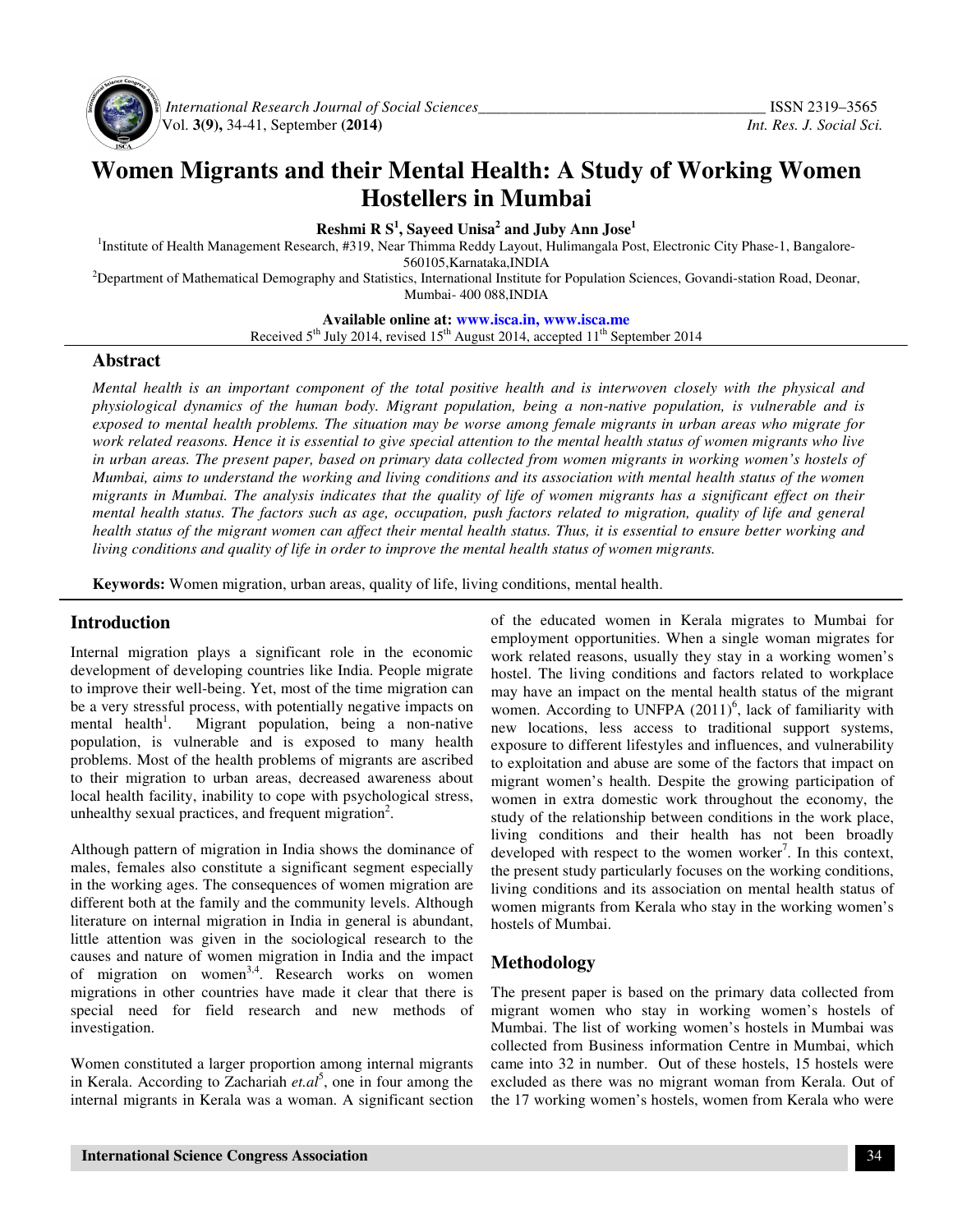staying in the hostel for more than six months were selected for the study. There were a total of 140 women migrants from Kerala in these hostels.

The primary data was collected using a self-administered questionnaire. The questionnaire was constructed in English language and there were nine sections which included 204 questions on background characteristics, factors related to migration, working and living conditions, and general, reproductive and mental health problems. The questionnaire was distributed among 140 women migrants from Kerala. Although, all 140 migrants were contacted, ultimately the data was received from 125 respondents only. The response rate was 89.3 percent.

An index of `living conditions' was computed to understand the overall facilities of women migrants in the hostels. The selected variables for computing living condition were food quantity and quality, availability of water, bathroom facility, cleanliness, use of electricity, safety, guest facility, timing for food and phone calls, visitor's timings, watching television and other recreational facilities in the hostel. For each of these variables responses were sought on a five-point scale as very good, good average, poor and very poor. The scores given for each response were 4,3,2,1 respectively. A higher score indicates better living conditions. The values have been categorized into five such as very good, good, average, poor and very poor.

Another index of `quality of life' was computed using some selected variables related to working conditions and hobbies. The variables selected for hostel life are any hobbies, celebrating festivals, participating festivals, participation in any association, entertainment facilities in the hostel and going out with friends for women's hostellers for movies and drama. The variables related to working conditions are job satisfaction, overtime work, experience difficulties in the office because of stay in the hostel, travelling problem, exploitation from boss, sexual exploitation from boss/colleagues, discrimination among colleagues and whether there are get together parties in the office. For each of these variables responses were sought on a five-point scale as very good, good average, poor and very poor. The scores given for each response were 4,3,2,1 respectively. A higher score indicates better living conditions. The values have been categorized into five such as very good, good average, poor and very poor.

In order to understand the mental health status of these migrant women, a General Health Questionnaire, which is widely used to assess the presence and severity of psychiatric symptoms, was used. The 28 item questions incorporate the four subscales of somatic symptoms, anxiety and insomnia, social dysfunction and severe depression. The scores for each subscale namely somatic symptoms, anxiety and insomnia, social dysfunction and severe depression were calculated. Using these subscales, mental health score was computed. The scores for mental health vary from a minimum value of 1 to a maximum value of 37. As

the scores increases, the mental health status decreases. The score was categorized into poor, average and good.

The data analysis was carried out using SPSS. Both univariate and bivariate as well as multivariate analyses were used. Mean was calculated for continuous variables, like age, income. Also, mean for mental health problems like somatic symptoms, anxiety and insomnia, somatic dysfunction and severe depression were calculated. A multiple regression analysis was carried out in order to understand the effect of socio-economic status, working and living conditions and general health problems on mental health status of unmarried women.

#### **Results and Discussion**

**Profile of the Women Migrants:** Table 1 shows the distribution of women migrants according to socio-demographic characteristics. The mean age of women migrants was 26 years. Majority of the working women generally get married before crossing their late twenties. Once they get married, they often leave the hostel and go to live with their husbands<sup>8</sup>. This may be the reason for high proportion of unmarried respondents in the sample. Nearly half of the respondents were aged less than 25 years. A vast majority of the respondents were unmarried (88 percent) and there was one divorcee in the sample.

More than 60 percent of the respondents were Christians and 38 percent were Hindus. There was only one Muslim respondent. It can be noted here that most of the respondents were from Southern and Central parts of Kerala. The districts mostly located in central and southern Kerala have higher percentage of Christians as compared to the state average  $9$ . About 88 percent of the respondents belong to general category and there was nobody in the SC/ST category. The study by Zachariah, *et.al*,  $2002^{10}$ , also revealed that Muslims and SC/ST have the lowest propensity while Syrian Christians have the highest propensity to migrate. About sixty percent of the women have migrated from urban areas of Kerala.

Education is an important factor that affects migration as well as the work status of female. In the present study, 33 percent of the respondents were postgraduates, 44 percent graduates, 22 percent completed higher secondary, and only one was a matriculate. More than half of them had English as medium of instruction in the primary and secondary schools. About 70 percent of the respondents have a professional degree. Nearly one fifth of the respondents had completed Nursing course followed by computer course (15 percent), Engineering (10 percent) and Business Administration (10 percent). More than half of the respondents have completed any of the vocational courses such as typing, computer, stenography, etc. About one fourth of the respondents did more than one vocational courses. It can be concluded that majority of these women migrants were highly educated and most of them have a professional degree.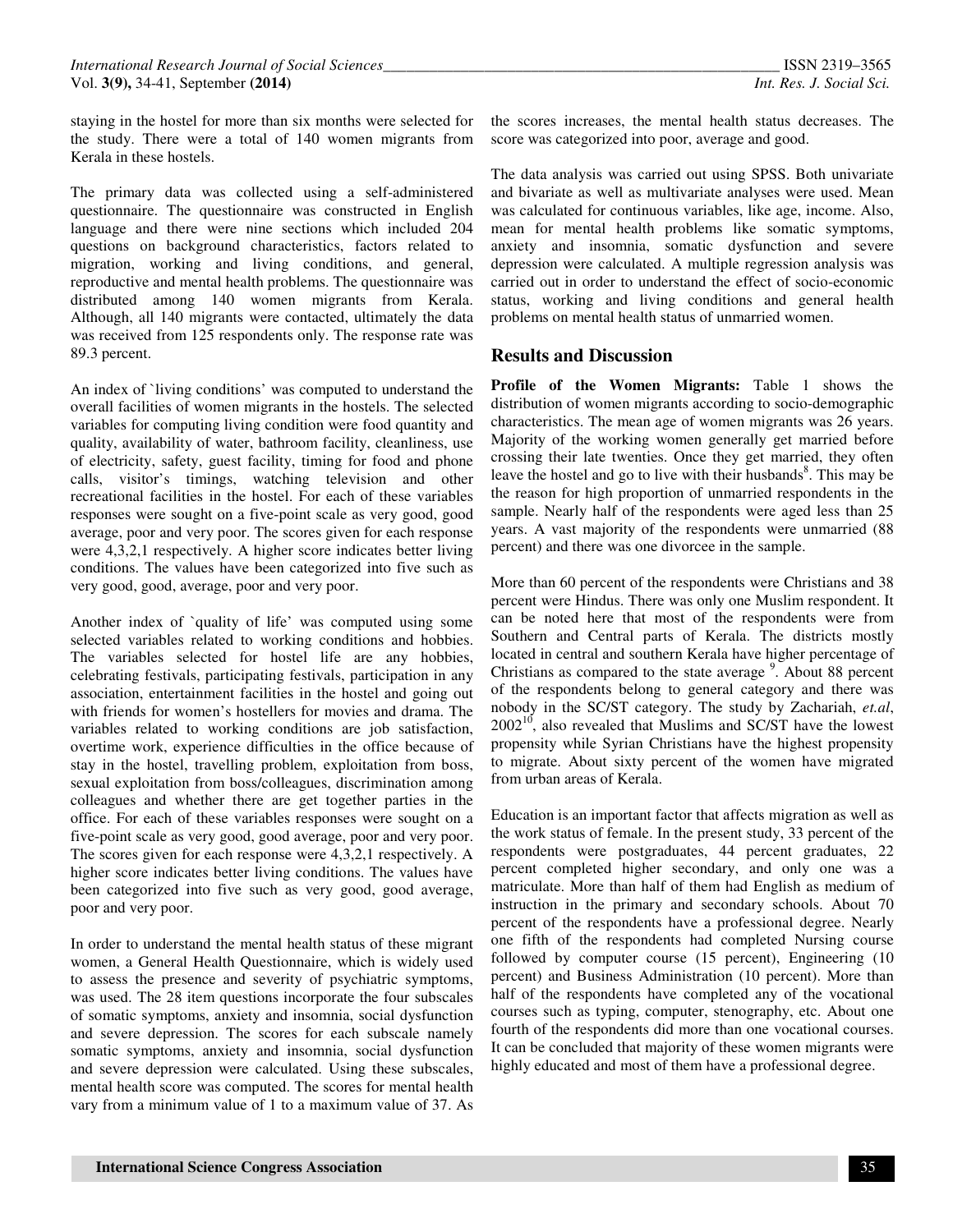| Table-1                                                                                                         |  |  |  |  |
|-----------------------------------------------------------------------------------------------------------------|--|--|--|--|
| Distribution of women migrants according to socio-                                                              |  |  |  |  |
| all contracts and contracts to the contract of the state of the state of the state of the state of the state of |  |  |  |  |

| demographic characteristics              |               |                   |  |
|------------------------------------------|---------------|-------------------|--|
| <b>Background characteristics</b>        | <b>Number</b> | <b>Percentage</b> |  |
| Age group                                |               |                   |  |
| $\leq$ $=$ 24                            | 58            | 46.4              |  |
| 25-29                                    | 53            | 42.4              |  |
| 30 and above                             | 14            | 11.2              |  |
| <b>Marital status</b>                    |               |                   |  |
| Never Married                            | 110           | 88.0              |  |
| Currently married                        | 14            | 11.2              |  |
| Divorced                                 | 1             | 0.8               |  |
| <b>Religion</b>                          |               |                   |  |
| Hindu                                    | 48            | 38.4              |  |
| Muslim                                   | 1             | 0.8               |  |
| Christian                                | 76            | 60.8              |  |
| Caste                                    |               |                   |  |
| General                                  | 110           | 88.0              |  |
| <b>OBC</b>                               | 15            | 12.0              |  |
| Type of place of birth                   |               |                   |  |
| Rural                                    | 52            | 41.6              |  |
| Urban                                    | 73            | 58.4              |  |
| <b>Total</b>                             | 125           | <b>100</b>        |  |
| Mean age of the respondents $= 26$ years |               |                   |  |

**Table-2 Percentage distribution of women migrants by educational status** 

| status                          |        |            |
|---------------------------------|--------|------------|
| <b>Educational status</b>       | Number | Percentage |
| <b>Education</b>                |        |            |
| Matriculate                     | 1      | 0.8        |
| <b>Higher Secondary</b>         | 28     | 22.4       |
| Graduate                        | 55     | 44.0       |
| Post graduate                   | 41     | 32.8       |
| <b>Medium of instruction in</b> |        |            |
| the school                      | 61     | 48.8       |
| Malayalam                       | 64     | 51.2       |
| English                         |        |            |
| <b>Professional degree</b>      |        |            |
| No professional degree          | 40     | 32.0       |
| Engineering                     | 12     | 9.6        |
| Computer degree                 | 19     | 15.2       |
| Nursing                         | 23     | 18.4       |
| <b>Business Administration</b>  | 12     | 9.6        |
| Others                          | 19     | 15.2       |
| <b>Vocational course</b>        |        |            |
| No vocational course            | 57     | 45.6       |
| 1                               | 38     | 30.4       |
| $>=2$                           | 30     | 24.0       |
| Total                           | 125    | 100        |

Occupation is an important factor associated with the migration of women. There is a kind of occupational specialization attached to migrant workers originating from different states. In professional, technical and related works and in administrative, executive and managerial jobs, the workers are largely from the states of Kerala, Karnataka and Maharashtra<sup>11</sup>. The findings of the present study are also in line with this. With regard to occupational status of the women migrants, more than one fourth of the respondents were involved in professional, technical and related jobs, 24 percent were doing clerical and related works, 15 percent in administrative, executive and managerial works, 19 percent were nurses or pharmacists and 15 percent of them were doing other kind of jobs such as teaching, beautician etc. It can be noted here that there were 22 nurses in the sample

| Table-3                                                 |
|---------------------------------------------------------|
| Percentage distribution of women migrants by occupation |
| . 1 <i>.</i>                                            |

| and income                      |               |            |  |  |
|---------------------------------|---------------|------------|--|--|
| <b>Characteristics</b>          | <b>Number</b> | Percentage |  |  |
| Occupation                      |               |            |  |  |
| Professional, technical workers | 33            | 26.4       |  |  |
| Administrative, executive and   | 19            | 15.2       |  |  |
| managerial workers              | 30            | 24.0       |  |  |
| Clerical and related workers    | 24            | 19.2       |  |  |
| Nurses/Pharmacist               | 19            | 15.2       |  |  |
| Others                          |               |            |  |  |
| Total                           | 125           |            |  |  |



**Figure-1 Percentage distribution of female migrants by living conditions** 

**Living Conditions and Quality of Life of Women Migrants:**  In order to understand the overall working and living conditions, two indices namely 'living conditions' and 'quality of life' were computed. The distribution of women migrants by living conditions are presented in Figure 1. The living condition was found to be average for about 70 percent of the respondents, and for 14 percent of the women it was poor. About the same percent comes under good living conditions. Figure 2 shows the percentage distribution of women migrants according to quality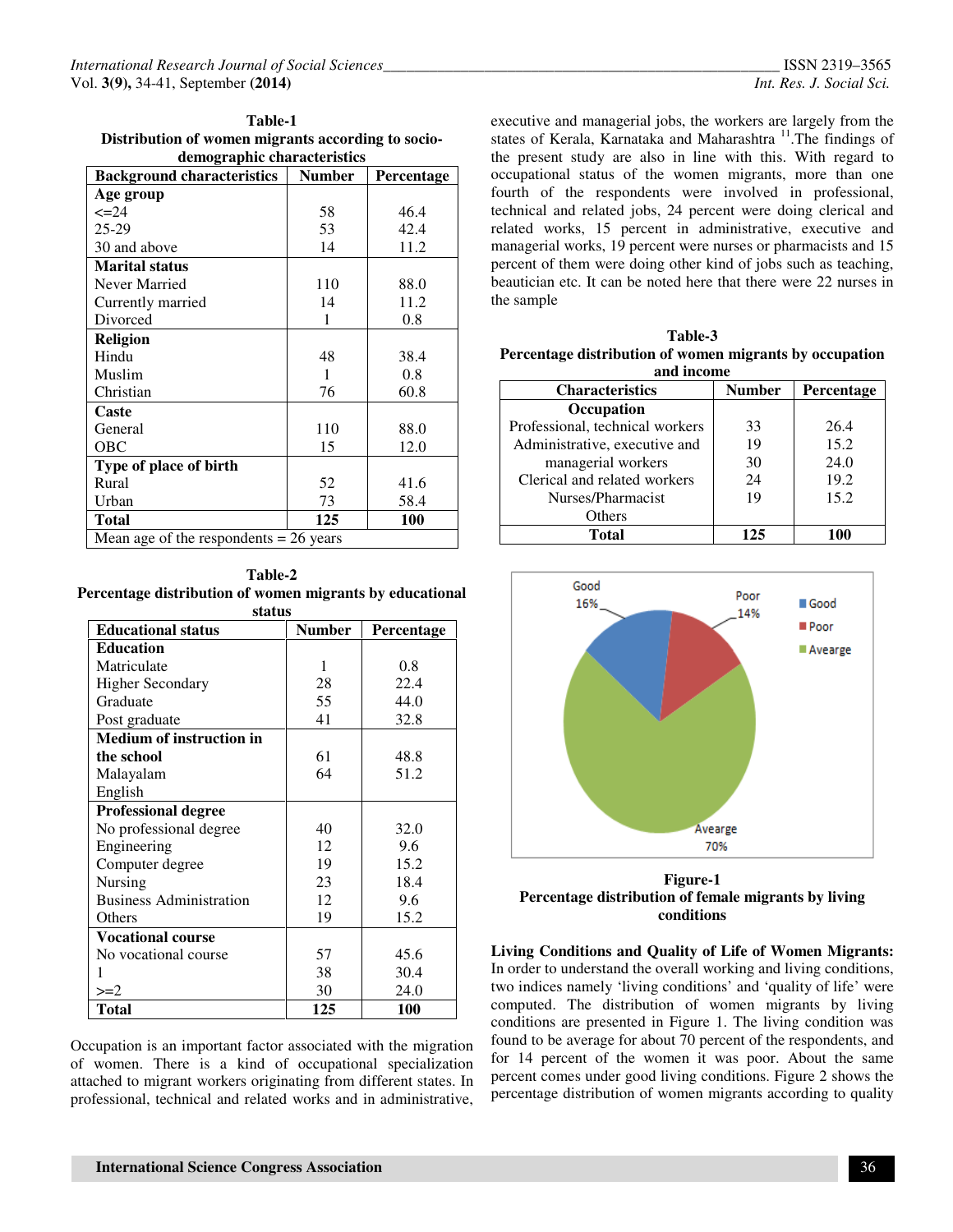#### *International Research Journal of Social Sciences\_\_\_\_\_\_\_\_\_\_\_\_\_\_\_\_\_\_\_\_\_\_\_\_\_\_\_\_\_\_\_\_\_\_\_\_\_\_\_\_\_\_\_\_\_\_\_\_\_\_\_* ISSN 2319–3565 Vol. **3(9),** 34-41, September **(2014)** *Int. Res. J. Social Sci.*

of life. More than half of the women migrants were having average quality of life. However, nearly a quarter of the women migrants were having poor quality of life.



**Percentage distributions of female migrants by quality of life** 

**Mental Health Status of the Female Migrants**: There are lots of factors which can affect the mental health status of migrant working women staying in the working women's hostels. Workplace and the living environment may have an impact on her mental health situation. For example, if the boss or the employer is unsympathetic towards women and expects too much work from her which is beyond her capacity to do, always findings fault with what she does, short tempered person etc, will create tension, fear and anxiety in mind of women which finally results in head ache, blood pressure etc and damages for the health of the women  $\frac{7}{1}$ . Therefore an attempt has been made to understand the mental health status of migrant working women and its association with working and living conditions.

The analysis indicates that 15 percent of the migrants have poor mental health status. Table 4 gives information about percentage distribution of women according to mental health problems classified by sub scales. The somatic symptoms include pain on the head, tightness or pressure on head, having hot or cold spells, feeling in need of good medicine etc. The mean score for somatic symptoms was 3.57. Majority of the women have reported at least one of the somatic symptoms. For 20 percent of the respondents the score value was more than five. In the case of anxiety and insomnia, the questions were related to difficulties in sleeping, about feeling tension, getting edgy or bad tempered etc. The mean score was found to be more than three and the score value was more than five for 24 percent of the respondents.



With regard to social dysfunction, the questions were related to whether they can keep themselves busy and occupied, whether they are playing a useful part in things, felt capable of decision making etc. The mean score was found to be 3.78. However, the mean score was more than five for about 21 percent of the women migrants. The questions under severe depression were related to the feeling of worth less person, suicidal feelings etc. The mean score value was found to be 1.98. Overall, the mean score value for mental health problems was found to be 12.42. The mental health score shows that more than 15 percent of the respondents come under poor mental health status, 26 percent under average and more than half of the respondents come under good mental health status.

The distribution of female migrants according to mental health status by background characteristics shows that there is significant variation in the mental health status of women according to background characteristics as well as working and living conditions. About 12 percent of women aged less than 25 years come under poor mental health status whereas more than 60 percent of the women aged more than 29 years had poor mental health status. It indicates that the mental health status of women decreases as age increases. There was no significant variation in the mental health status of women according to their professional degree. With regard to duration of stay in Mumbai, 29 percent of the women who have been staying in Mumbai for more than 3 years have poor mental health status. The association between living conditions and mental health status of women migrants was found to be fairly significant. However, there was high level of significant association between quality of life and mental health status of women migrants.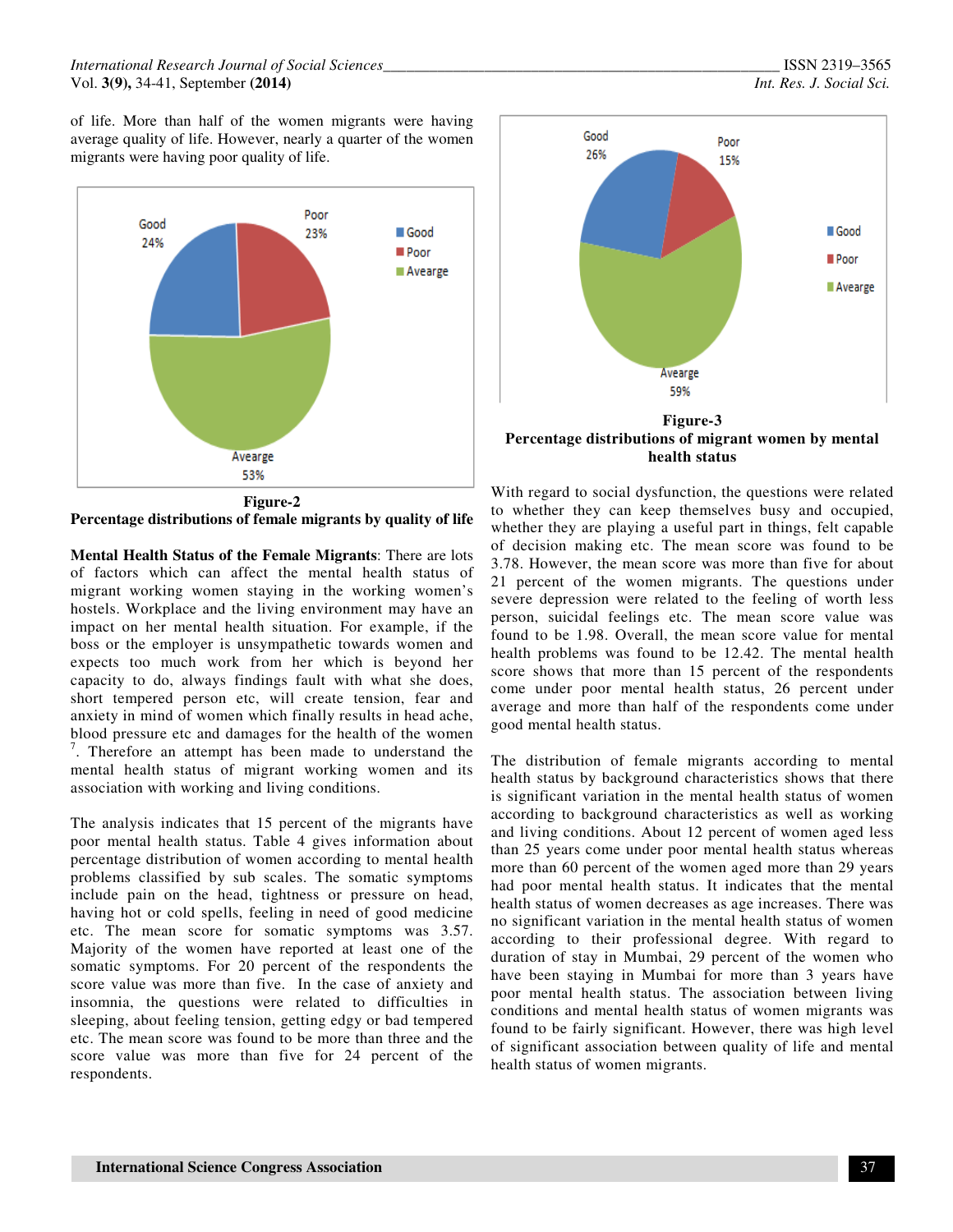| Table-4<br>Percentage distribution of women according to mental health problems classified by sub scales |                                                 |                      |                   |
|----------------------------------------------------------------------------------------------------------|-------------------------------------------------|----------------------|-------------------|
| Score value for each symptom                                                                             | <b>Number</b>                                   |                      | Percentage/Mean   |
| <b>Somatic Symptoms</b>                                                                                  |                                                 |                      |                   |
| $\boldsymbol{0}$                                                                                         | 3                                               |                      | 2.4               |
| $\mathbf{1}$                                                                                             | 23                                              |                      | 18.4              |
| $\overline{c}$                                                                                           | 16                                              |                      | 12.8              |
| 3                                                                                                        | 17                                              |                      | 13.6              |
| $\overline{4}$                                                                                           | 23                                              |                      | 18.4              |
| 5                                                                                                        | 18                                              |                      | 14.4              |
| $>= 6$                                                                                                   | 25                                              |                      | 20.0              |
|                                                                                                          | $Mean = 3.57$                                   | Range = $0$ to 21    |                   |
|                                                                                                          | Minimum score $= 0$                             | Maximum score $= 9$  |                   |
| Anxiety and insomnia                                                                                     |                                                 |                      |                   |
| $\boldsymbol{0}$                                                                                         | 23                                              |                      | 18.4              |
| 1                                                                                                        | 13                                              |                      | 10.4              |
| 2                                                                                                        | 20                                              |                      | 16.0              |
| 3                                                                                                        | 13                                              |                      | 10.4              |
| 4                                                                                                        | 17                                              |                      | 13.6              |
| 5                                                                                                        | 9                                               |                      | 7.2               |
| $>= 6$                                                                                                   | 30                                              |                      | 24.0              |
|                                                                                                          | $Mean = 3.08$                                   | Range = $0$ to 21    |                   |
|                                                                                                          | Minimum score $= 0$                             | Maximum score $= 12$ |                   |
| Social dysfunction                                                                                       |                                                 |                      |                   |
| 0                                                                                                        | $\mathfrak{2}$                                  |                      | 1.6               |
| 1                                                                                                        | 9                                               |                      | $7.2\,$           |
| $\overline{c}$                                                                                           | 20                                              |                      | 16.0              |
| 3                                                                                                        | 22                                              |                      | 17.6              |
| 4                                                                                                        | 36                                              |                      | 28.8              |
| 5                                                                                                        | 10                                              |                      | 8.0               |
| $>= 6$                                                                                                   | $20\,$                                          |                      | 20.8              |
|                                                                                                          | $Mean = 3.78$                                   | Range = $0$ to 21    |                   |
|                                                                                                          | Minimum score $= 0$                             | Maximum score $= 12$ |                   |
| <b>Severe depression</b>                                                                                 |                                                 |                      |                   |
| 0                                                                                                        | 34                                              |                      | 27.2              |
| 1                                                                                                        | 29                                              |                      | 23.2              |
| 2                                                                                                        | 12                                              |                      | 9.6               |
| 3                                                                                                        | 14                                              |                      | 11.2              |
| 4                                                                                                        | 28                                              |                      | 22.4              |
| $>=5$                                                                                                    | $\,8\,$                                         |                      | 6.4               |
|                                                                                                          | $Mean = 1.98$                                   | Range = $0$ to 21    |                   |
|                                                                                                          | Minimum score $= 0$                             | Maximum score $= 10$ |                   |
|                                                                                                          | Mean score for mental health problems $= 12.42$ |                      |                   |
| Minimum score $= 1$                                                                                      | Maximum score $= 10$                            |                      | Range $= 0$ to 84 |
| Total number $= 125$                                                                                     |                                                 |                      |                   |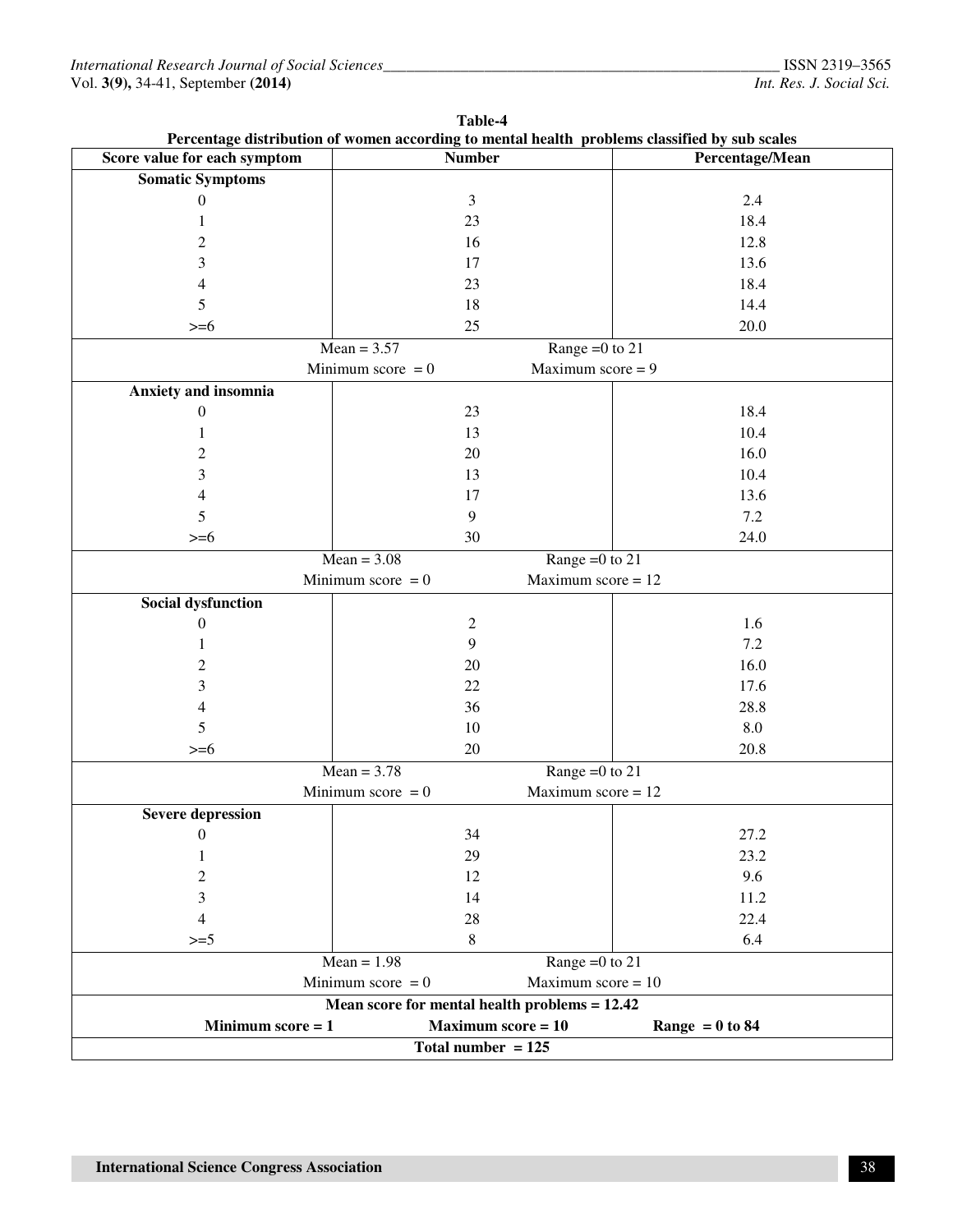|                                         | conditions, and quality of life and general health problems<br><b>Mental health Status</b> |          |        |              |       |
|-----------------------------------------|--------------------------------------------------------------------------------------------|----------|--------|--------------|-------|
| <b>Characteristics</b>                  | Good                                                                                       | Average  | Poor   | <b>Total</b> | Sig.  |
| Age                                     |                                                                                            |          |        |              |       |
| $\leq 24$                               | 63.8                                                                                       | 24.1     | 12.1   | 58           |       |
| 25-29                                   | 54.7                                                                                       | 30.2     | 25.1   | 53           | 0.000 |
| 30 and above                            | (21.4)                                                                                     | (14.3)   | (64.3) | 14           |       |
| <b>Education</b>                        |                                                                                            |          |        |              |       |
| <b>Higher Secondary</b>                 | 41.4                                                                                       | 27.6     | 31.0   | 29           |       |
| Graduate                                | 63.6                                                                                       | 20.0     | 16.4   | 55           | 0.212 |
| Post Graduate                           | 53.7                                                                                       | 31.7     | 14.6   | 41           |       |
| <b>Professional degree</b>              |                                                                                            |          |        |              |       |
| No Prof. degree                         | 52.5                                                                                       | 20.0     | 27.5   | 40           |       |
| Engineering                             | (58.3)                                                                                     | (25.0)   | (16.7) | 12           |       |
| Computer                                | (78.9)                                                                                     | (10.5)   | (10.5) | 19           | 0.152 |
| Nursing                                 | (43.5)                                                                                     | (26.1)   | (30.4) | 23           |       |
| <b>Business</b>                         | (50.0)                                                                                     | (41.7)   | (8.3)  | 12           |       |
| Occupation                              |                                                                                            |          |        |              |       |
| Professional, technical related workers | 63.6                                                                                       | 21.2     | 15.2   | 33           |       |
| Administrative, executive               | (57.9)                                                                                     | (31.6)   | (10.5) | 19           |       |
| and managerial workers                  |                                                                                            |          |        |              | 0.161 |
| Clerical and related workers            | 53.3                                                                                       | 13.3     | 33.3   | 30           |       |
| Nurses/Pharmacist                       | (45.8)                                                                                     | (29.2)   | (25.0) | 24           |       |
| Others                                  | (52.6)                                                                                     | (42.1)   | (5.3)  | 19           |       |
| Duration of stay in Mumbai              |                                                                                            |          |        |              |       |
| <1 year                                 | (56.3)                                                                                     | (25.0)   | (18.8) | 16           |       |
| 1-3 years                               | 52.6                                                                                       | 32.1     | 15.4   | 78           | 0.147 |
| 3+ years                                | 61.3                                                                                       | 9.7      | 29.4   | 31           |       |
| <b>Living conditions</b>                |                                                                                            |          |        |              |       |
| Poor                                    | (65.0)                                                                                     | (20.0)   | (15.0) | 20           | 0.065 |
| Average                                 | 60.0                                                                                       | 25.9     | 14.1   | 85           |       |
| Good                                    | (29.4)                                                                                     | (29.4)   | (41.2) | 17           |       |
| <b>Quality of life</b>                  |                                                                                            |          |        |              |       |
| Poor                                    | 66.7                                                                                       | $20.0\,$ | 13.3   | 30           | 0.000 |
| Average                                 | 64.6                                                                                       | 27.7     | 7.7    | 65           |       |
| $\operatorname{Good}$                   | 20.7                                                                                       | 27.6     | 51.7   | $29\,$       |       |

**Total 125** 

**Table-5 Percentage distribution of female migrants according to mental health status by background characteristics, living** 

*Note: ( )indicates less than 25 cases*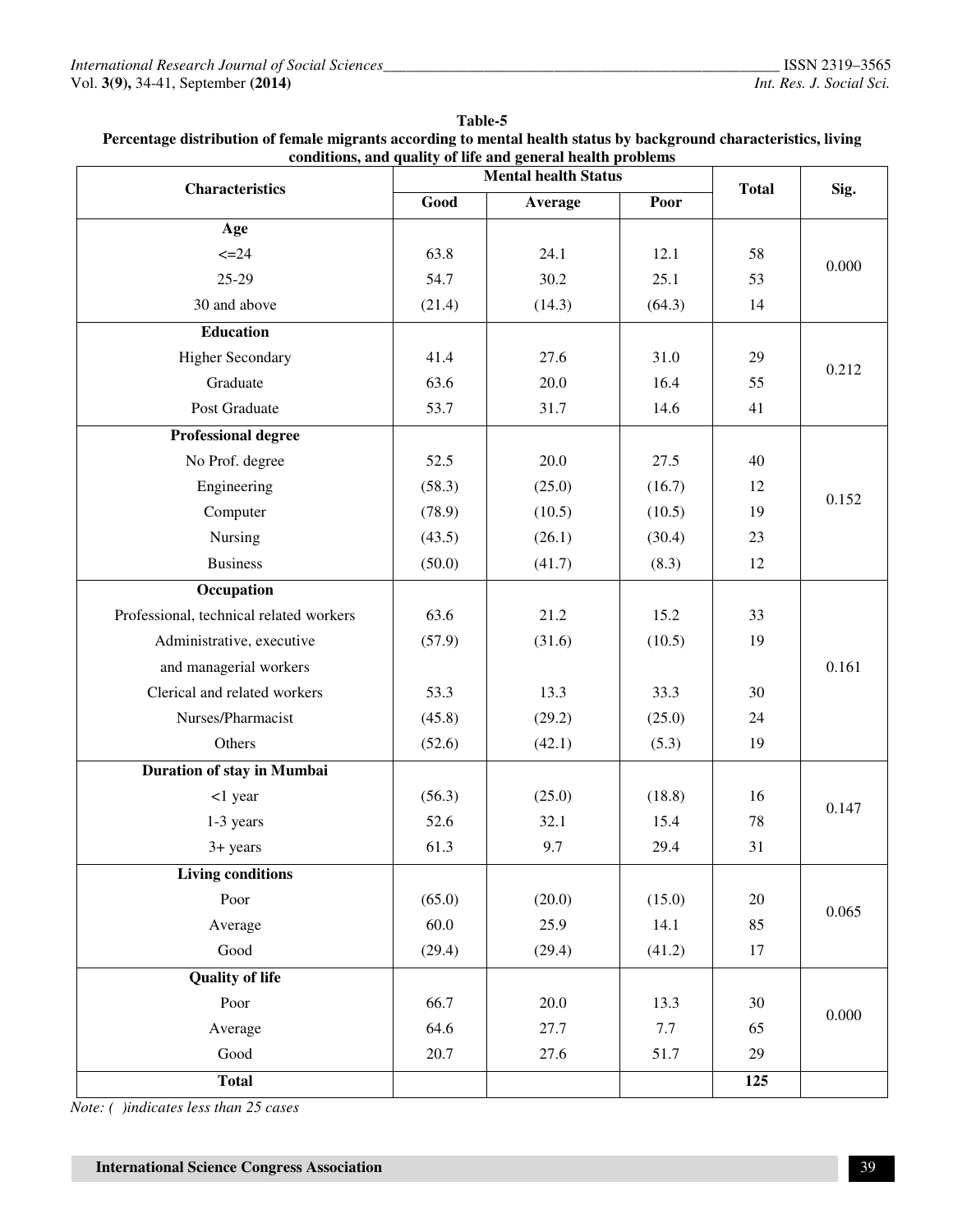| Variation in Mental health: A Multivariate Regression Analysis |                                       |                                       |        |  |  |
|----------------------------------------------------------------|---------------------------------------|---------------------------------------|--------|--|--|
| <b>Variables</b>                                               | <b>Un-standardized coefficients B</b> | <b>Standardized coefficients Beta</b> | Sig.   |  |  |
| Age                                                            | 0.339                                 | 0.155                                 | 0.081  |  |  |
| <b>Education</b>                                               |                                       |                                       |        |  |  |
| Higher secondary <sup>®</sup>                                  |                                       |                                       |        |  |  |
| Graduate                                                       | $-0.266$                              | $-0.020$                              | 0.877  |  |  |
| Post graduate                                                  | 0.395                                 | 0.028                                 | 0.831  |  |  |
| Occupation                                                     |                                       |                                       |        |  |  |
| Non-professional ®                                             |                                       |                                       |        |  |  |
| Professional                                                   | 2.486                                 | 0.166                                 | 0.093  |  |  |
| <b>Income</b>                                                  | $-1.470 E-04$                         | $-0.095$                              | 0.361  |  |  |
| <b>Place of birth</b>                                          |                                       |                                       |        |  |  |
| <b>Rural<sup>®</sup></b>                                       |                                       |                                       |        |  |  |
| Urban                                                          | 1.607                                 | 0.117                                 | 0.193  |  |  |
| <b>Family responsibilities</b>                                 |                                       |                                       |        |  |  |
| Financial problems ®                                           |                                       |                                       |        |  |  |
| Employment related reasons                                     | $-3.755$                              | $-0.214$                              | 0.031  |  |  |
| Number of hours of work                                        | $-0.436$                              | $-0.080$                              | 0.372  |  |  |
| <b>Living conditions</b>                                       | $-0.133$                              | $-0.151$                              | 0.101  |  |  |
| <b>Quality of life</b>                                         | $-1.112$                              | $-0.283$                              | 0.003  |  |  |
| <b>Constant</b>                                                | 24.081                                | 0.155                                 | 0.002  |  |  |
| $\mathbf{R}^2$ value                                           |                                       |                                       | $35\%$ |  |  |

**Table-6 Variation in Mental health: A Multivariate Regression Analysis** 

A multiple regression analysis was carried out in order to understand the effect of socio-economic status, working and living conditions and mental health of unmarried women. For married women, the types of problems that can affect the mental health may be different. So regression analysis was done only for unmarried women in order to understand the factors, which can affect the mental health status of those women.The regression analysis shows that an increase in age will increase the mental health score; that is the mental health status decreases with an increase in age. Compared to women are nonprofessionals, the mental health score increases for women who are involved in professional jobs. This may be because women who work as professional may have lot of work stress in the office, workload, competition among colleagues etc, which may have an influence on their mental health status. An increase in the quality of life will decrease the mental health score. Thus, it is clear from the regression analysis that the factors such as age, occupation, push factors, and quality of life of these migrant women can affect their mental health status.

**Discussion:** Migration is the process by which people move from one place to another and most of the reasons for movement can be economic, social, political, medical or recreational. Migration occurs across different regions, countries and even within the same state, and it can lead the individual under considerable stress. The changes in the environment and social support might increase the stress of an individual which might affect their mental health status $^{12}$ .

The objective of this paper was to understand the mental health status of women migrants from Kerala in Mumbai and the

factors associated with it. The study was based on primary data collected from women migrants who stay in the working women's hostels of Mumbai. The analysis revealed that most of the women migrants were young, unmarried and professionally educated. A vast majority of the migrants were Christians from southern part of Kerala. Nearly fourty percent of the migrants were involved in professional or administrative work and around one fifth of them were nurses.

An important area of the life of migrant working women is her place of employment. Her employment necessitates her to leave home, work, earn, and tolerate the insipid food and the indifferent or even hostile hostel environment<sup>8</sup>. In order to understand the working and living conditions of women migrants, two indices namely 'living conditions' and 'quality of life' were computed based on various indicators related to working and living conditions. The analysis revealed that almost one fourth of the women migrants were having poor quality of life. The living conditions were average or poor for a vast majority of the women migrants.

The mental health status of migrant working women are closely associated with their working and living conditions. About 15 percent of the migrant women in the hostels come under poor mental health status. Analysis was also carried out observe the association of working and living conditions on mental health status of migrant women. There was significant variation in the mental health status according to working and living conditions. The regression analysis results indicate that age, occupation, push factors, and quality of life of the migrant women can affect their mental health status. Various studies conducted in India,